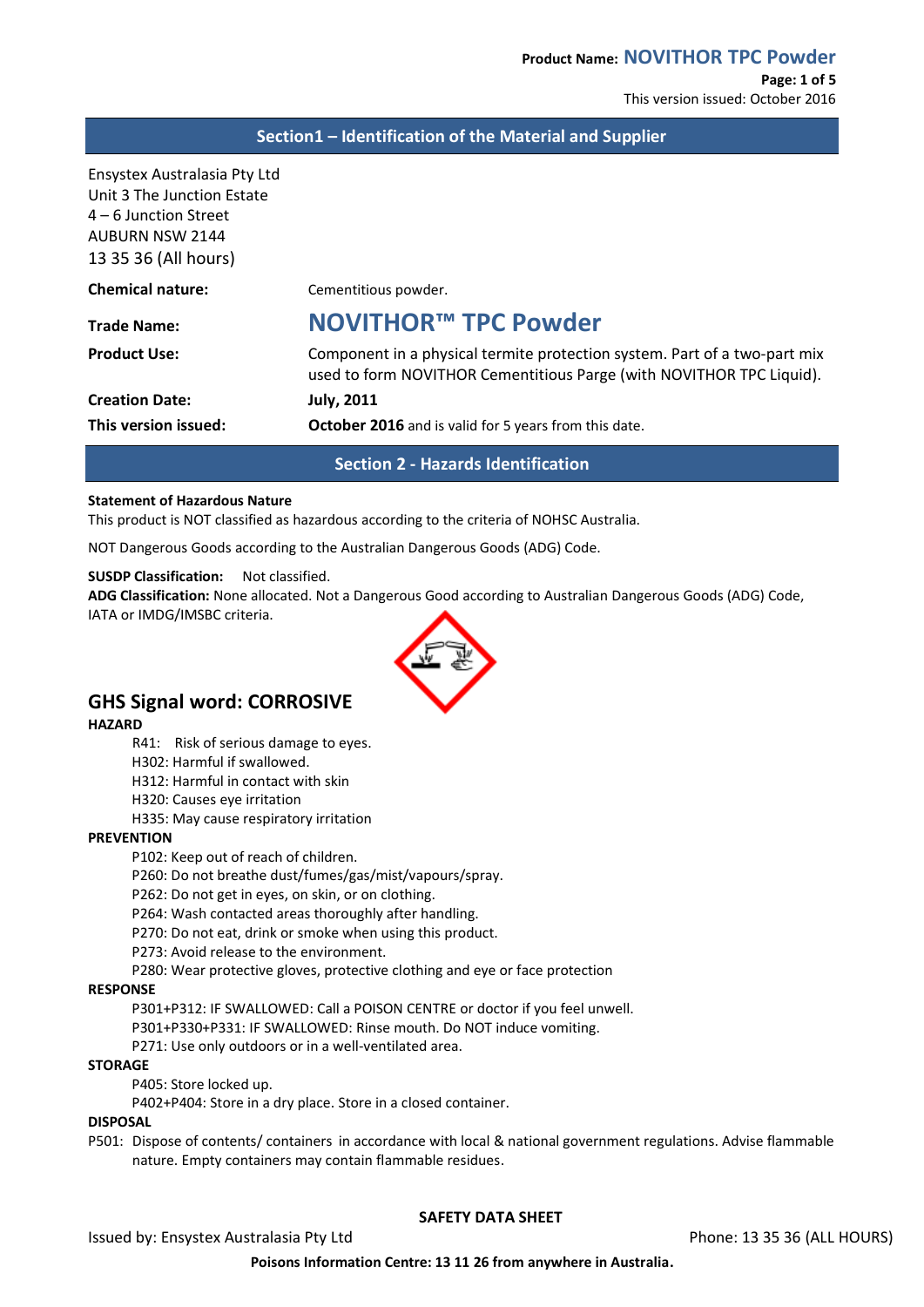# **Page: 2 of 5**

This version issued: October 2016

#### **Emergency Overview**

**Potential Health Effects**

**Major Health Hazards:** Xi –irritant – Silica, Crystalline Quartz **Physical Description & colour:** Grey powder. **Odour:** Negligible.

| Potential Health Effects                     |                                                                                                                                                           |  |
|----------------------------------------------|-----------------------------------------------------------------------------------------------------------------------------------------------------------|--|
| Inhalation:                                  |                                                                                                                                                           |  |
| Short term exposure:                         | The dust is harmful and irritating to the upper respiratory tract and lungs. The material<br>presents a hazard from repeated exposures over long periods. |  |
| <b>Skin Contact:</b>                         |                                                                                                                                                           |  |
| Short term exposure:                         | Slight irritant and may cause dermatitis. In the presence of moisture such as perspiration it<br>can dry skin and cause alkali burns.                     |  |
| Eye Contact:                                 |                                                                                                                                                           |  |
| Short term exposure:<br>Ingestion:           | Dust is abrasive and irritating to the eyes and may be capable of causing corneal scarring.                                                               |  |
| Short term exposure:                         | Can result in irritation and burns to mouth and stomach.                                                                                                  |  |
| See section 11 for Chronic exposure studies. |                                                                                                                                                           |  |

#### **Carcinogen Status:**

| <u>carennocen status:</u> |                                                                   |  |
|---------------------------|-------------------------------------------------------------------|--|
| <b>NOHSC:</b>             | No significant ingredient is classified as carcinogenic by NOHSC. |  |
| NTP:                      | No significant ingredient is classified as carcinogenic by NTP.   |  |
| IARC:                     | No significant ingredient is classified as carcinogenic by IARC.  |  |
|                           |                                                                   |  |

## **Section 3 - Composition/Information On Ingredients**

| Ingredients                     | <b>CAS No</b> | Conc.  |  |
|---------------------------------|---------------|--------|--|
| <b>Portland Cement</b>          | 65997-15-1    | 30-50% |  |
| Graded Sand                     | 14808-60-7    | 40-60% |  |
| Other non-hazardous ingredients | Various       | 10-30% |  |

# **Section 4 - First Aid Measures**

#### **General Information:**

You should contact a doctor, hospital or call The Poisons Information Centre if you feel that you may have been poisoned by this product. The number is 13 11 26 from anywhere in Australia and is available at all times.

- **Inhalation:** Avoid breathing dust. Use in well ventilated areas. If inhalation does occur remove from exposure and treat symptomatically.
- **Skin Contact:** If irritation does occur, flush with lukewarm, gently flowing water and soap if available for 5 minutes. If in doubt obtain medical advice.
- **Eye Contact:** While holding eyes open, gently flood with plenty of water for 15 minutes. Seek medical attention.
- **Ingestion:** If swallowed, do NOT induce vomiting. Immediately give a glass of water and contact a Poisons Information Centre, or call a doctor if symptoms of poisoning develop.

## **Section 5 – Fire-Fighting Measures**

**Fire and Explosion Hazards**: There is no risk of an explosion or fire from this product under normal circumstances

**Extinguishing Media:** Not normally combustible. Possible release of CO<sub>2</sub> above 600<sup>0</sup> C.

**Fire Fighting:** Not applicable.

## **Section 6 - Accidental Release Measures**

**Accidental Release:** Spills should be carefully swept up and then shovelled into appropriately labelled containers. Do not allow to enter into drains, sewers or waterways.

## **SAFETY DATA SHEET**

Issued by: Ensystex Australasia Pty Ltd Phone: 13 35 36 (ALL HOURS)

**Poisons Information Centre: 13 11 26 from anywhere in Australia.**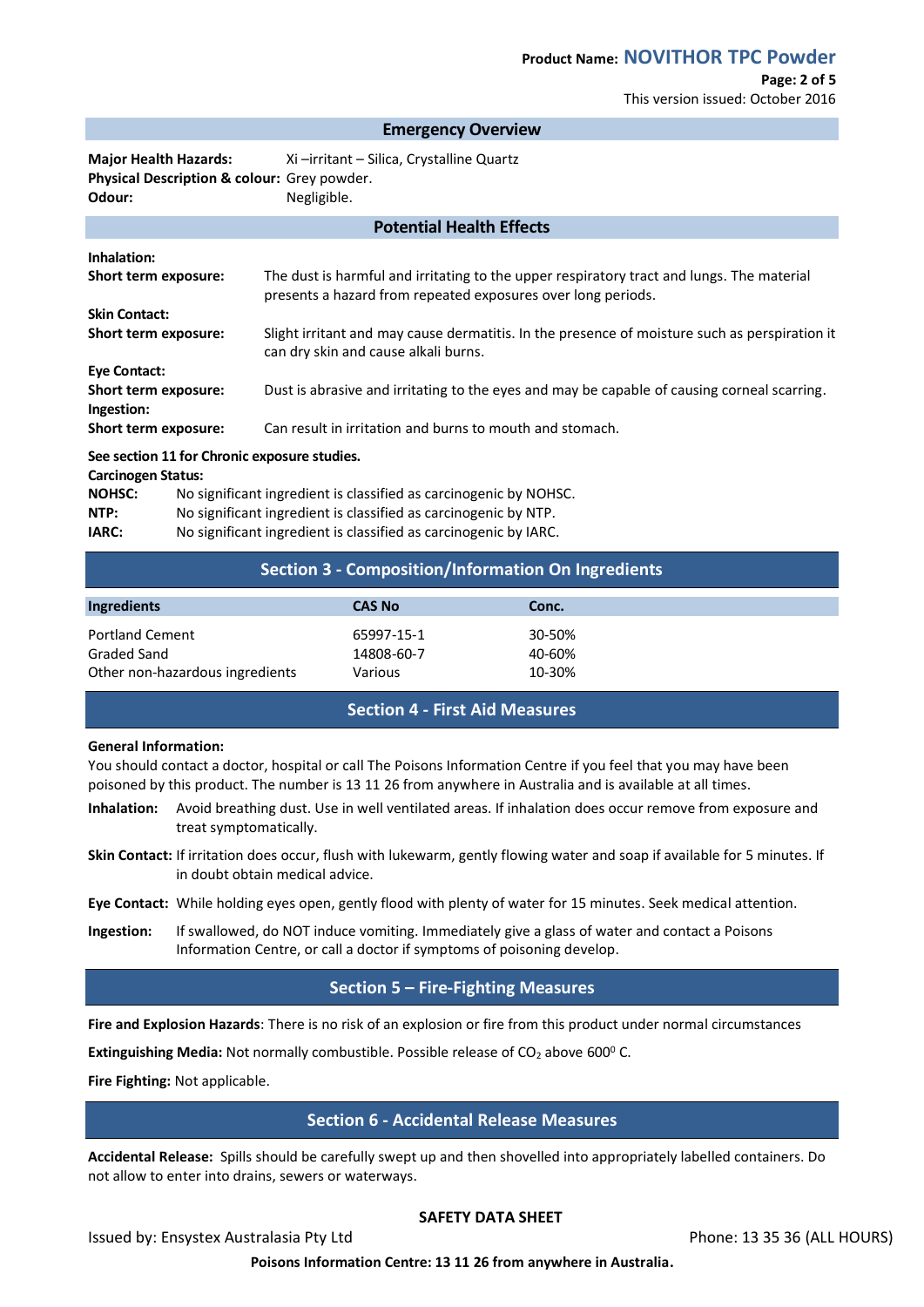## **Section 7 - Handling and Storage**

**Handling:** Check Section 8 of this MSDS for details of personal protective measures, and make sure that those measures are followed. Avoid all personal contact, including inhalation. Use in a well-ventilated area. Prevent concentration in hollows and sumps. DO NOT enter confined spaces until atmosphere has been checked. When handling, DO NOT eat, drink or smoke. Always wash hands with soap and water after handling. Work clothes should be laundered separately. Launder contaminated clothing before re-use.

**Storage:** Keep containers locked away. Store under dry, cool conditions. Keep out of reach of children. Keep containers securely sealed when not in use. Avoid physical damage to containers.

## **Section 8 - Exposure Controls and Personal Protection**

The following Australian Standards will provide general advice regarding safety clothing and equipment: Respiratory equipment: **AS/NZS 1715**, Protective Gloves: **AS 2161**, Industrial Clothing: **AS2919**, Industrial Eye Protection: **AS1336** and **AS/NZS 1337**, Occupational Protective Footwear: **AS/NZS2210**.

| <b>Ventilation:</b>        | Ensure adequate ventilation.                                                                                                                                                                                            |  |
|----------------------------|-------------------------------------------------------------------------------------------------------------------------------------------------------------------------------------------------------------------------|--|
| <b>Eye Protection:</b>     | Face shield or protective glasses recommended when product is being used.                                                                                                                                               |  |
| <b>Skin Protection:</b>    | You should avoid contact even with mild skin irritants. Therefore, you should wear<br>suitable gloves and facial protection when handling this product. See below for suitable<br>material types. Wash hands after use. |  |
| <b>Respirator:</b>         | Wear suitable respiratory protection when mixing.                                                                                                                                                                       |  |
| <b>Exposure Standards:</b> | Silica, Crystalline - Quartz (14808-60-7)                                                                                                                                                                               |  |
|                            | ES-TWA: 0.1 mg/m3 (Silica Quartz, respirable, NOHSC)                                                                                                                                                                    |  |
|                            | ES-TWA#: 0.1 mg/m3 (QLD); 0.15 mg/m3 (NSW)                                                                                                                                                                              |  |
|                            | NZ WES-TWA: $0.2 \text{ mg/m}$ 3                                                                                                                                                                                        |  |
|                            | Portland Cement (65997-15-1)                                                                                                                                                                                            |  |
|                            | ES-TWA: 10 mg/m3 Portland Cement                                                                                                                                                                                        |  |
|                            | ES-TWA: 0.05 mg/m3 Chromium (VI) Compounds (contaminant)                                                                                                                                                                |  |
|                            | NZ WES-TWA: 10mg/m3                                                                                                                                                                                                     |  |
|                            | Hexavalent Chromium (Contaminant)                                                                                                                                                                                       |  |
|                            | ES-TWA: $0.05$ mg/m3                                                                                                                                                                                                    |  |

## **Section 9 - Physical and Chemical Properties**

| Physical Description & colour: Grey powder. |                                             |
|---------------------------------------------|---------------------------------------------|
| Odour:                                      | Negligible.                                 |
| <b>Boiling Point:</b>                       | Not applicable.                             |
| <b>Freezing Point:</b>                      | Not applicable.                             |
| <b>Vapour Pressure:</b>                     | Not applicable.                             |
| <b>Water Solubility:</b>                    | Not soluble in water.                       |
| pH:                                         | Normally about pH 11-13 (aqueous solution). |
| <b>Specific gravity:</b>                    | Approx. 2.20 $g/cm3$                        |
| <b>Melting point:</b>                       | $>1200^{\circ}$ C                           |

## **Section 10 - Stability and Reactivity**

**Reactivity**: This product is unlikely to react or decompose under normal storage conditions. **Conditions to Avoid:**Heat**, s**tore out of direct sunlight, open flames or other sources of ignition. **Incompatibilities:** Strong oxidising agents. **Fire Decomposition:** Thermal decomposition and combustion produce noxious fumes containing oxides of carbon. **Polymerisation:** This product is unlikely to undergo polymerisation processes.

**SAFETY DATA SHEET**

Issued by: Ensystex Australasia Pty Ltd Phone: 13 35 36 (ALL HOURS)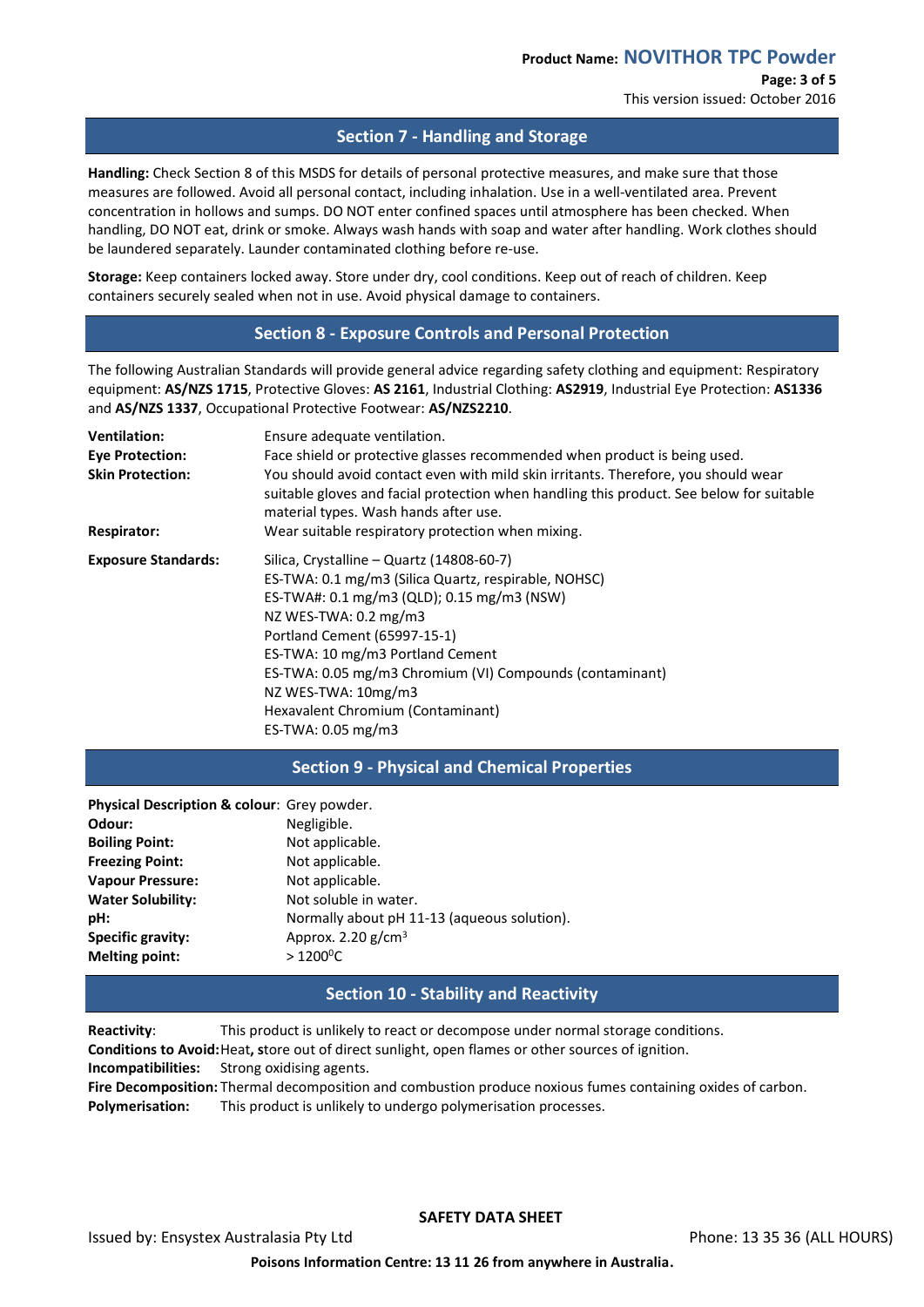This version issued: October 2016

#### **Section 11 - Toxicological Information**

**Summary:** No adverse health effects expected if the product is handled in accordance with this Safety Data Sheet and the product label. Symptoms or effects that may arise if the product is mishandled and over exposure occurs are:

**Inhalation:** Over exposure may result in mucous membrane irritation & bronchitis. Hexavalent chromium is reported to cause respiratory sensitisation, however due to the trace amount present, a hazard is not anticipated under normal conditions of use. **Eyes:** Severe irritation upon contact with powder/ dust. Over exposure may result in pain, redness, corneal burns and ulceration with possible permanent damage. **Skin contact:** Slightly corrosive. Prolonged and repeated contact with powder or wetted form may result in skin rash, dermatitis and sensitisation. **Ingestion:** Ingestion may result in burns to the mouth and throat, with vomiting and abdominal pain. Due to the

product form, ingestion is not considered a likely exposure route. **Long Term Effects:** Repeated exposure to the dust may result in increased nasal and respiratory secretions and

coughing. Inflammation of lining tissue of the respiratory system may follow repeated exposure to high levels of dust with increased risk of bronchitis and pneumonia. Pre-existing upper respiratory and lung diseases including asthma and bronchitis may be aggravated. The product contains a proportion of respirable free crystalline silica in the quartz component. Long term occupational over-exposure or prolonged breathing-in (or inhalation) of crystalline silica dust at levels above the NES carries the risk of causing serious and irreversible lung disease, including bronchitis, and silicosis (scarring of the lungs), including acute and/or accelerated silicosis. It may also increase the risk of other irreversible and serious disorders including scleroderma (a disease affecting the skin, joints, blood vessels and internal organs) and other auto-immune disorders. Inhalation of dust, including crystalline silica dust, is considered by medical authorities to increase the risk of lung disease due to tobacco smoking. The product contains a proportion of respirable free crystalline silica in the quartz component. Crystalline silica (inhaled in the form of quartz or crystallite from occupational sources) has been classified by The International Agency for Research on Cancer (IARC) as carcinogenic to humans (Group 1). However, (in the view of CCAA) the research on this is inconclusive and ASCC/NOHSC has not classified crystalline silica as a carcinogen. Current research indicates no excess risk of lung cancer or other cancers from using these products.

# **Section 12 - Ecological Information**

Do not allow product to enter drains, waterways or sewers.

## **Section 13 - Disposal Considerations**

**Disposal:** Disposal of spilled or waste material must be carried out in accordance with the relevant local and national government regulations. Avoid dust generation.

# **Section 14 - Transport Information**

**ADG Code:** This product is not classified as a Dangerous Good by ADG, IATA or IMDG/IMSBC criteria. No special transport conditions are necessary unless required by other regulations.

# **Section 15 - Regulatory Information**

**AICS:** All of the significant ingredients in this formulation are to be found in the public AICS Database.

Issued by: Ensystex Australasia Pty Ltd Phone: 13 35 36 (ALL HOURS)

**Poisons Information Centre: 13 11 26 from anywhere in Australia.**